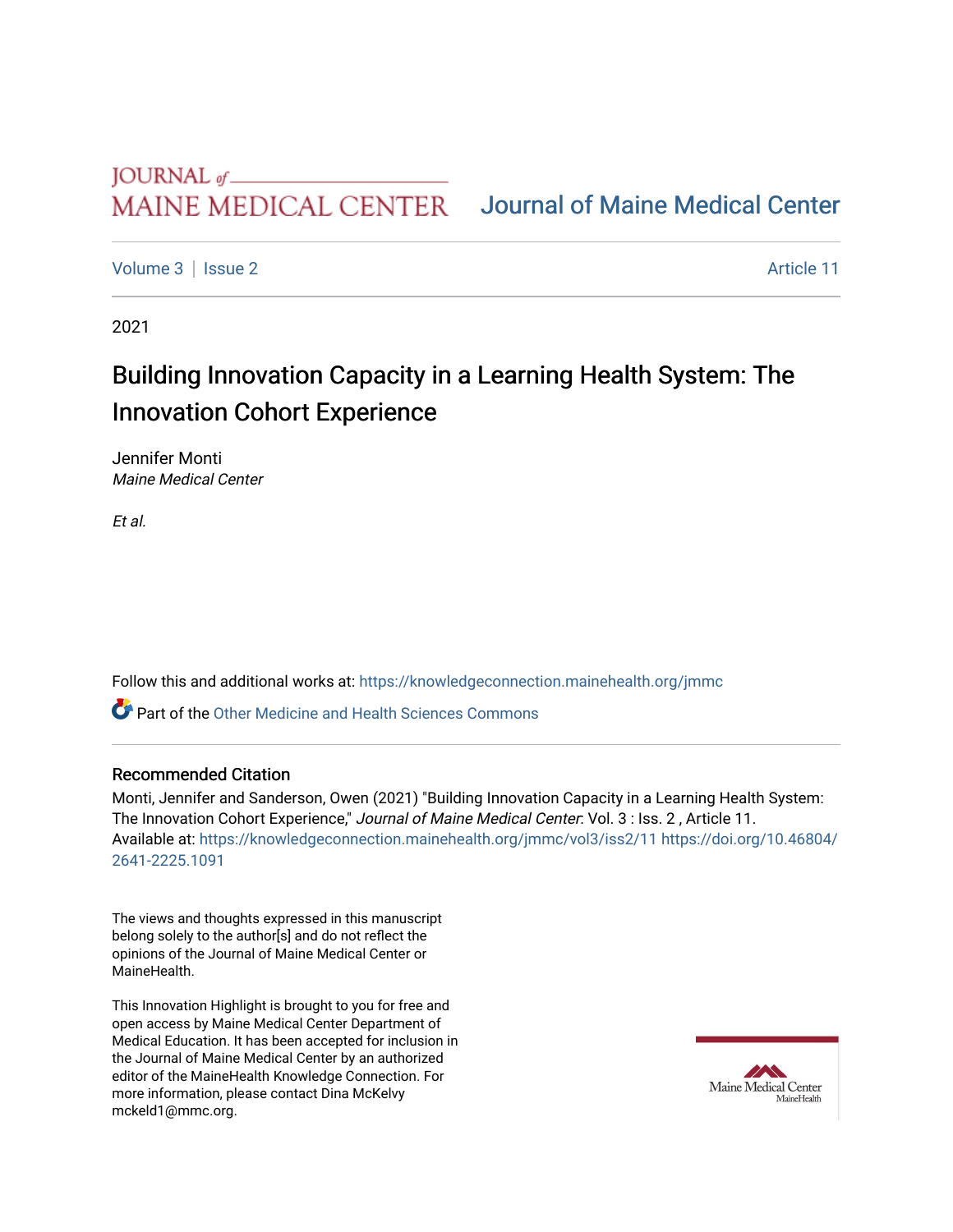### Building Innovation Capacity in a Learning Health System: The Innovation Cohort Experience

### Acknowledgements

We would like to acknowledge Dr. Peter Bates, current interim dean at Tufts, who supported this early work as the Chief Academic Officer (CAO) at Maine Medical Center, and Dr. Doug Sawyer for supporting Dr. Monti's early efforts during his time as chief of the cardiovascular service line. We would also like to acknowledge Drs. Jordan Peck and Omar Hassan for their early support through the Center for Performance Improvement, and the Division of Cardiology at MMC under Dr. Marco Diaz, for supporting Dr. Monti's work. Our deepest gratitude is reserved for the remarkable people across MaineHealth who joined the cohort. We are grateful for their trust, insights, and friendship, and continue to be inspired by our colleagues ability to invent with empathy.

### Authors

Jennifer Monti and Owen Sanderson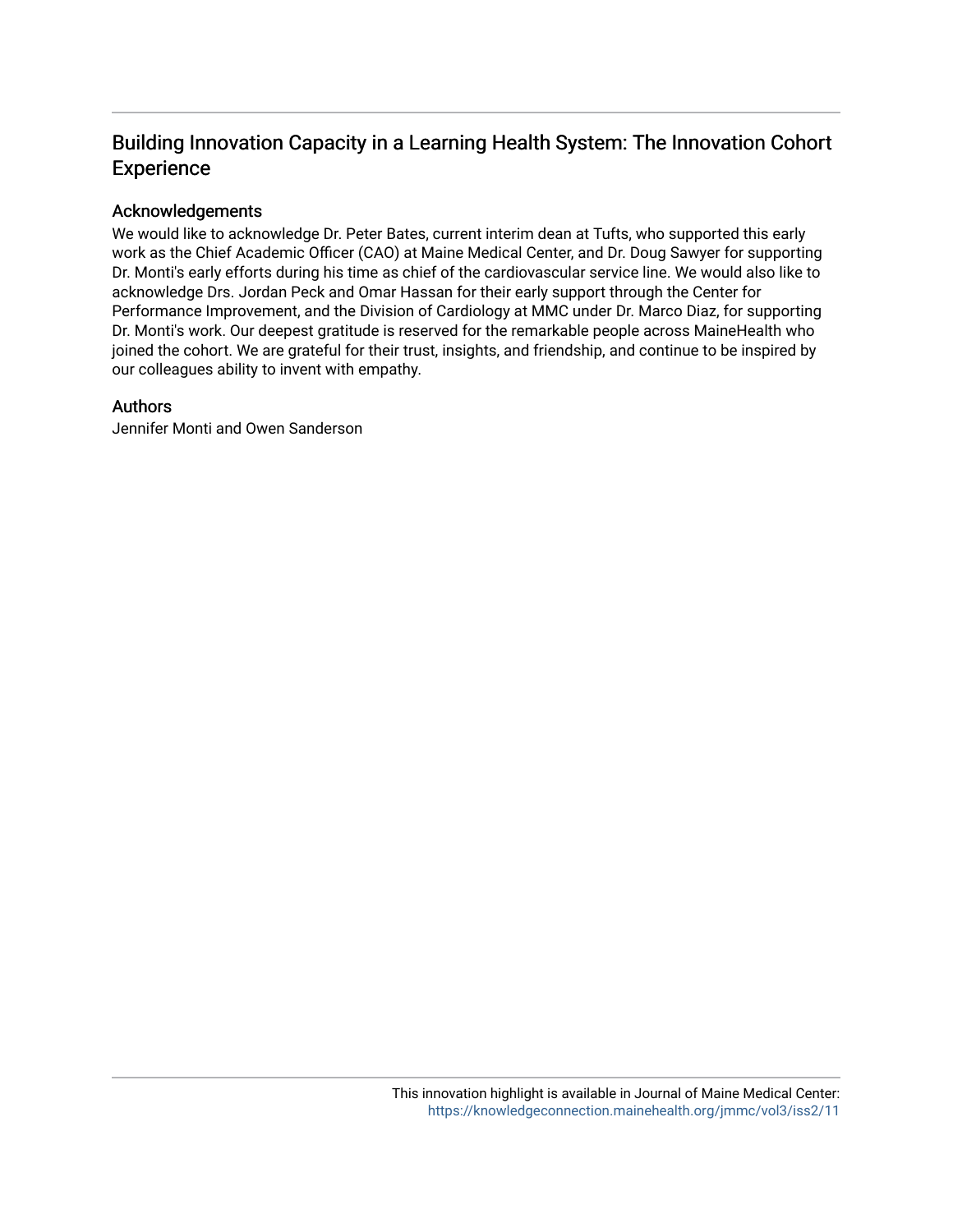### INNOVATION HIGHLIGHT

# Building Innovation Capacity in a Learning Health System: The Innovation Cohort Experience

Jennifer Monti, MD, MPH,<sup>1</sup> Owen Sanderson, MA<sup>2</sup>

*1 Maine Medical Center, Department of Cardiology, Portland ME, ²IA Collaborative, Chicago, IL*

| Introduction:       | People with ideas about how to improve products and services often benefit from a structured process<br>to test their ideas. The Innovation Cohort was developed to empower staff at MaineHealth to create<br>solutions to unmet needs. This article describes the progress and perspectives gained over 3 years of<br>the program.                                                                                                                                                                                                                                               |
|---------------------|-----------------------------------------------------------------------------------------------------------------------------------------------------------------------------------------------------------------------------------------------------------------------------------------------------------------------------------------------------------------------------------------------------------------------------------------------------------------------------------------------------------------------------------------------------------------------------------|
| <b>Methods:</b>     | The Innovation Cohort was loosely modeled on the National Science Foundation's iCorp that emphasizes<br>customer discovery and hypothesis testing early during development. Innovation Cohort applicants<br>proposed a specific problem and answered 5 basic questions related to solving that problem. Selected<br>participants shared readings and attended 5 in-person meetings focused on customer discovery,<br>developing prototypes, and testing hypotheses at each step of development. In 5 cycles over 30 months,<br>62 people applied, and 24 projects were incubated. |
| <b>Results:</b>     | The projects independently attracted \$130,000 in investments to advance the work. Projects were<br>developed into commercial products for sale, published, and continue to iterate in a local accelerator.<br>Connections formed among people and institutions that have not routinely collaborated on projects of<br>this type.                                                                                                                                                                                                                                                 |
| Discussion:         | The Innovation Cohort model is useful for cultivating people and ideas that may impact care, education,<br>and research across a health care system. The most significant challenge to scaling this type of work<br>is not funding, but rather to retain the high intellectual friction and low social friction required to cultivate<br>ideas.                                                                                                                                                                                                                                   |
| <b>Conclusions:</b> | With a structured but approachable process, a small team that values ideas and progress over hierarchy,<br>and a little capital that can be deployed quickly, ideas can interact and progress in a learning health<br>system.                                                                                                                                                                                                                                                                                                                                                     |
| Keywords:           | innovation, infrastructure, inventions                                                                                                                                                                                                                                                                                                                                                                                                                                                                                                                                            |

The Innovation Cohort developed from the observation that MaineHealth, and Maine Medical Center in particular, has the highest concentration of individuals trained in science, technology, engineering, and math in the state. People at MaineHealth have deep clinical expertise and experience delivering care through many different channels, and they are uniquely positioned to describe pain points and "the tools they wish they had." However, people are not routinely exposed

to a structured innovation process to help turn their remarkable expertise and insight into novel pathways, products, or services to solve problems seen every day in practice. Innovation teams or groups have sprung up at health systems across the United States and vary widely in resourcing and scope.<sup>1</sup>

The structure of the Innovation Cohort was generally based on the framework of the innovation immersion experience deployed at large academic centers through the National Science Foundation.2 Design-thinking principles were embedded through the process to increase the likelihood that if a good idea was identified, validated, and tested, it

Correspondence: Jennifer Monti, MD, MPH Department of Cardiology, Maine Medical Center 22 Bramhall Street, Portland, ME 04102 jmonti@mmc.org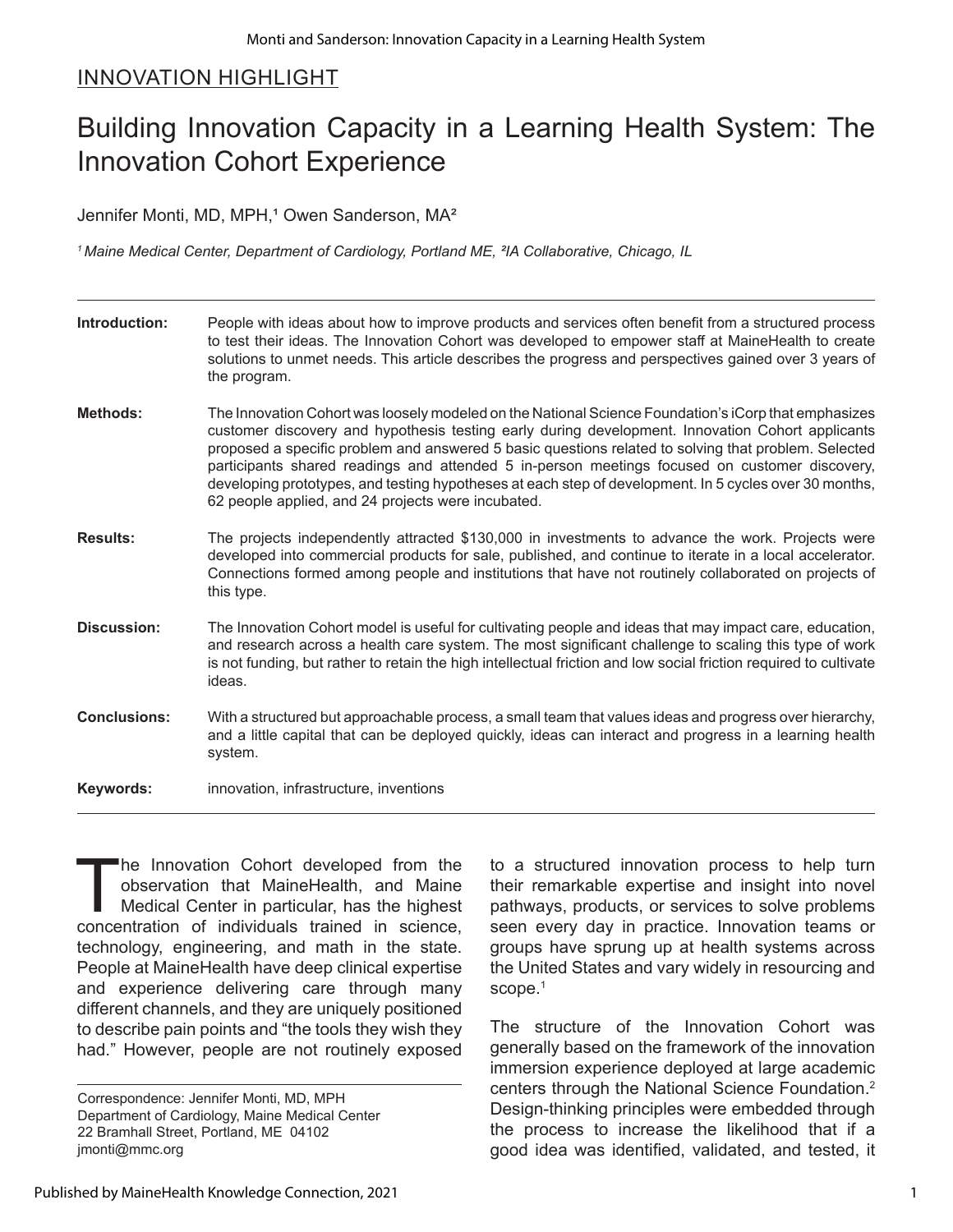would be more likely to experience uptake by the appropriate audience.

### **METHODS**

Aware of the science that shows diverse groups are more effective, the team was mindful to build cohorts that reflected a range of job types, problems to be studied, geographies, and experiences.

Individuals with an idea, or an identified pain point, applied to the Innovation Cohort by answering 4 questions:

> 1. Describe the unmet clinical need and/or problem you are trying to solve;

2. Describe what you are developing;

3. Describe the size of the opportunity and how it will be measured; and

4. Describe how seed funding could accelerate the work.

Projects were selected by a group of evaluators from the MaineHealth Center for Performance Improvement and, subsequently, by a group embedded in the MaineHealth Innovation Center.

The Innovation Cohort met as a full group 5 times over 10 weeks, and individual projects would meet with the Innovation Cohort founder as needed. Full group meetings lasted 1 hour and were scheduled to fit into a care team member's busy work schedule. Topics discussed in each session included problem identification, problems worth solving, how to interview for meaning, customer discovery, rapid prototyping, intellectual property, and perfecting the pitch. Texts included *The Innovator's Dilemma* by Clayton Christensen3**,** *The Startup Manual* by Steve Blank and Bob Dorf<sup>4</sup> , *The Fortune at the Bottom of the Pyramid* by C.K. Prahalad<sup>5</sup>, and a range of curated articles and videos. In addition to tests and in-person meetings, participants met regularly with the Innovation Cohort director during "office hours." Participants were put in quick contact with stakeholders to gain quick, tangible feedback to improve on their ideas.

### **RESULTS**

Of the 24 incubated projects, 18 involved potential products that clinicians invented to solve a problem they see in daily clinical practice. Of these, 5 projects focused on internal process problems that employees hoped to solve through an innovation channel, and 1 was a brainstorming project. Of the participants, 10 were physicians and the remainder included nurses, social workers, physical therapists, students, a PhD candidate, a chiropractor, and a director of nutrition at a MaineHealth hospital.

Projects in the Innovation Cohort included medical device ideas, software ideas, process improvements, and new program initiation. The projects required development of quick prototypes for validation. The type of prototype required varied tremendously depending on the nature of the problem being solved. Examples of funded work, and the current stage of development, are described in Table 1.

We attempted to use local expertise where possible, both for speed and to generate connections between regional assets. The University of Southern Maine (USM) has proved to be a useful partner for this purpose. For example, a pediatric surgeon at MaineHealth has worked with Dr. Asheesh Lanba at USM to develop the engineering drawings for a clinical grade prototype of a device to close a gastrocutaneous fistula through minimally invasive means. The patent application for this novel medical device now includes 2 institutions: Maine Medical Center and USM. This filing is the first of its kind between these local institutions.

A nurse navigator prototyped her hospital gown redesigns at Common Threads (www. commonthreads.org), a local sewing school focused on helping immigrant communities develop skill sets. The connections between organizations across our region thrives on use-case projects like these gowns. We learn, and we connect, by doing. Twenty-four projects engaged hundreds of internal experts and external organizations, ranging from academic (Massachusetts Institute of Technology, Yale University, USM, Case Western Reserve University) to community-based (YMCA, Sea Change Yoga) to local prototypers and companies interested in helping to advance the work (Dale Medical, Looma, Cliexa, Standard Textile).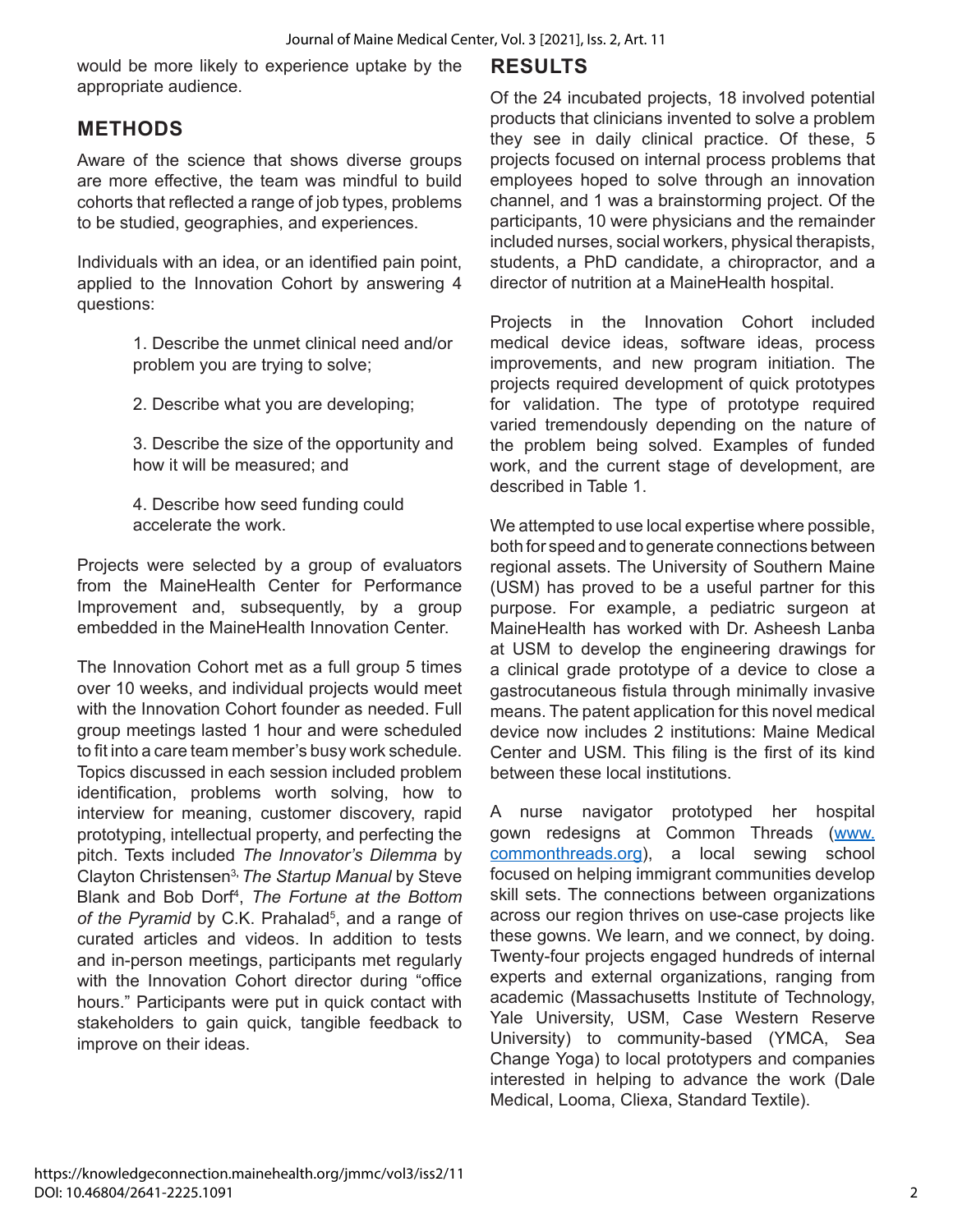|  |  |  | Table 1. Examples of Work Funded Through the Innovation Cohort |
|--|--|--|----------------------------------------------------------------|
|--|--|--|----------------------------------------------------------------|

| <b>Title</b>                                                               | Job type of project lead                               | <b>Stage of project</b>                      |  |  |
|----------------------------------------------------------------------------|--------------------------------------------------------|----------------------------------------------|--|--|
| Software to track staffing in family birthing<br>center                    | Nurse manager                                          | Commercial                                   |  |  |
| Ostomies to reduce leakage                                                 | <b>Medical student</b>                                 | Pivoted to related<br>indication; commercial |  |  |
| Percutaneous fistula closure                                               | Surgery attending                                      | In development                               |  |  |
| Gown design for patients with brain injury                                 | Nurse navigator                                        | Advanced<br>development                      |  |  |
| Augmented reality to train low-volume, rural<br>birth centers              | Pediatric attending(s)                                 | Advanced<br>development                      |  |  |
| Biocontainment for patients suspected to have<br>COVID-19                  | <b>Emergency department</b><br>attending and residents | Advanced<br>development                      |  |  |
| Device to clear patient airways                                            | <b>Nurse</b>                                           | In development                               |  |  |
| Imaging of pulmonary nodules over time                                     | Radiology attending                                    | No longer pursuing                           |  |  |
| Aortic clamp to reduce acute kidney injury in<br>vascular surgery patients | <b>Medical student</b>                                 | No longer pursing                            |  |  |
| Mobile platform to visually display dietary inputs                         | <b>Medical resident</b>                                | Advanced<br>development                      |  |  |
| Platform for rare disease patients to meet<br>remotely                     | Social worker                                          | Deployed                                     |  |  |
| Movement class for new residents in Maine                                  | <b>Medical resident</b>                                | Deployed                                     |  |  |
| Abbreviations: COVID-19, coronavirus disease 2019.                         |                                                        |                                              |  |  |

Several projects were selected through a competitive application to participate in the formal iCorp program, funded by the National Science Foundation and administered throughout New England by the Massachusetts Institute of Technology. The "informal" or "loose" ties that form between people in venues like iCorp are the connections that drive unexpected innovation over time.

### **DISCUSSION**

Establishing this group provided a "thinking" space for people with ideas and motivation to solve problems they see in clinical practice. The greatest challenge to scaling this type of work is not funding, but rather retaining the high intellectual friction and low social friction needed to cultivate ideas.<sup>6</sup> One of the most substantial benefits has been for

Published by MaineHealth Knowledge Connection, 2021

people with an interest in this type of work to find each other. Identifying peers is an essential part of building support for ideas that, on paper alone, have nowhere to go and no "need" to exist.

Five key insights and subsequent implications emerged from this work:

### **Collisions across roles.**

Working in a cohort effectively embeds innovation science at a unique level within an organization. People in management roles are commonly exposed, in some fashion, to innovation science, whereas this exposure is less common for people in other layers of an organization. A cohort creates a venue, which creates a personal connection, which creates a network, which creates trust and further connection of nodes across a large system.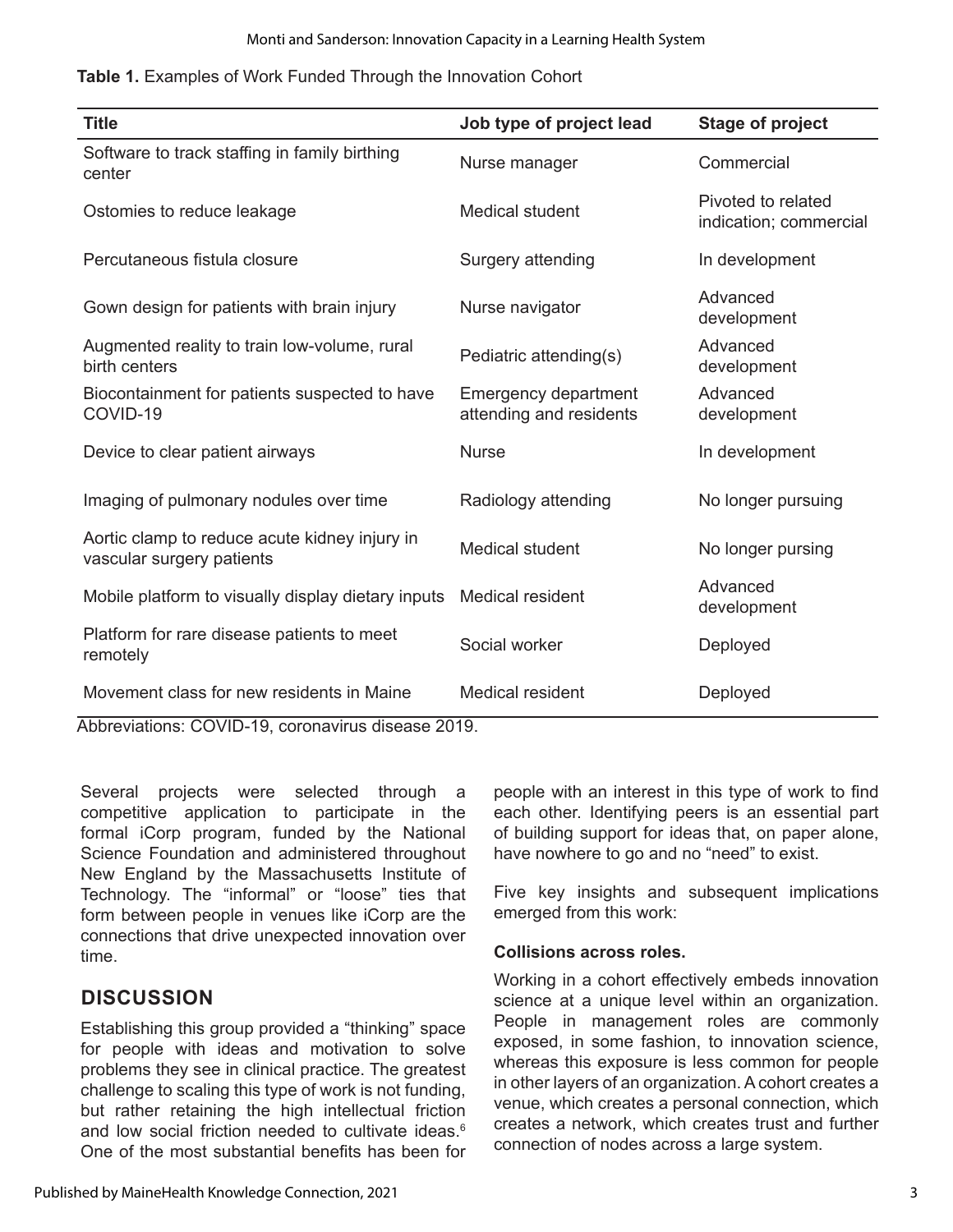### **Where is the time?**

Many scientists, technologists, and physicians want to work in integrated systems that are continuous learning ecosystems. This environment can be challenging in institutions with high clinical workloads. Models like the Innovation Cohort offer contained, "bite-sized" education to curate passionate people whose commitment extends beyond their job description on paper. As projects mature and attract resources, the most important questions are: how do you retain a "flat" culture, and who has to remove barriers for an innovation culture to thrive?

### **Problem over technology.**

Successful Innovation Cohort projects were not "technology in search of a solution." Rather, they were "problems in search of technology that might help." As expertise in understanding problems grows, MaineHealth could become an attractive partner for technology firms that are seeking important problems to solve.

### **Intentional diversity improves thinking.**

The most important connections that emerged from the Innovation Cohort process are the relationships between people who work across MaineHealth every day. There is no reason, under most circumstances, for people from a range of job roles and experiences, like those represented in each cohort group, to meet and spend time together. However, innovation often emerges from the intersection of fields, not from deep within one specific field. These efforts require intentionally cultivated environments and do not simply form on their own.

### **Limitations.**

Given the need for trust and conversation among projects, the Innovation Cohort is necessarily limited in size. As such, a cohort process can be part of a larger innovation infrastructure, but it will be difficult to scale as a central part of an innovation infrastructure. Importantly, different projects and different people will require different support from the person or team supporting the cohort process. The Innovation Cohort will function most effectively if there are ambassadors throughout the health system and local community who signal their interest in being approached or interviewed by project teams.

### **CONCLUSIONS**

Innovation is often no one's "job." Members of an Innovation Cohort may be passionately committed to a "small" problem that shines very brightly for them and the patients and people they care for, but dimly on the overall priorities. Projects like those in the Innovation Cohort can serve as a helpful home for promising ideas to garner early attention and resources to increase the likelihood those ideas to connect and grow. Over time, we hope ideas progress more quickly and freely than they did before the Innovation Cohort model. The more interactions that get cultivated, the more likely a very good, resilient, scalable project will emerge to have a disproportionate impact in relevant domains of care, research, and education.

The Innovation Cohort model has been added to a portfolio of programs and services under the umbrella of the newly established Innovation Center at MaineHealth. A spring 2021 cohort is now open. An innovation elective for medical students has also been developed and is available to medical students at Tufts University and visiting students as MEDED480. People interested in learning more about current programming may contact the innovation center at innovation center@ mainehealth.org.

### **Conflicts of interest:** none

### **Acknowledgements:**

We would like to acknowledge Dr. Peter Bates, current interim dean at Tufts, who supported this early work as the Chief Academic Officer (CAO) at Maine Medical Center, and Dr. Doug Sawyer for supporting Dr. Monti's early efforts during his time as chief of the cardiovascular service line. Wewould also like to acknowledge Drs. Jordan Peck and Omar Hassan for their early support through the Center for Performance Improvement, and the Division of Cardiology at MMC under Dr. Marco Diaz, for supporting Dr. Monti's work. Our deepest gratitude is reserved for the remarkable people across MaineHealth who joined the cohort. We are grateful for their trust, insights, and friendship, and continue to be inspired by our colleagues ability to invent with empathy.